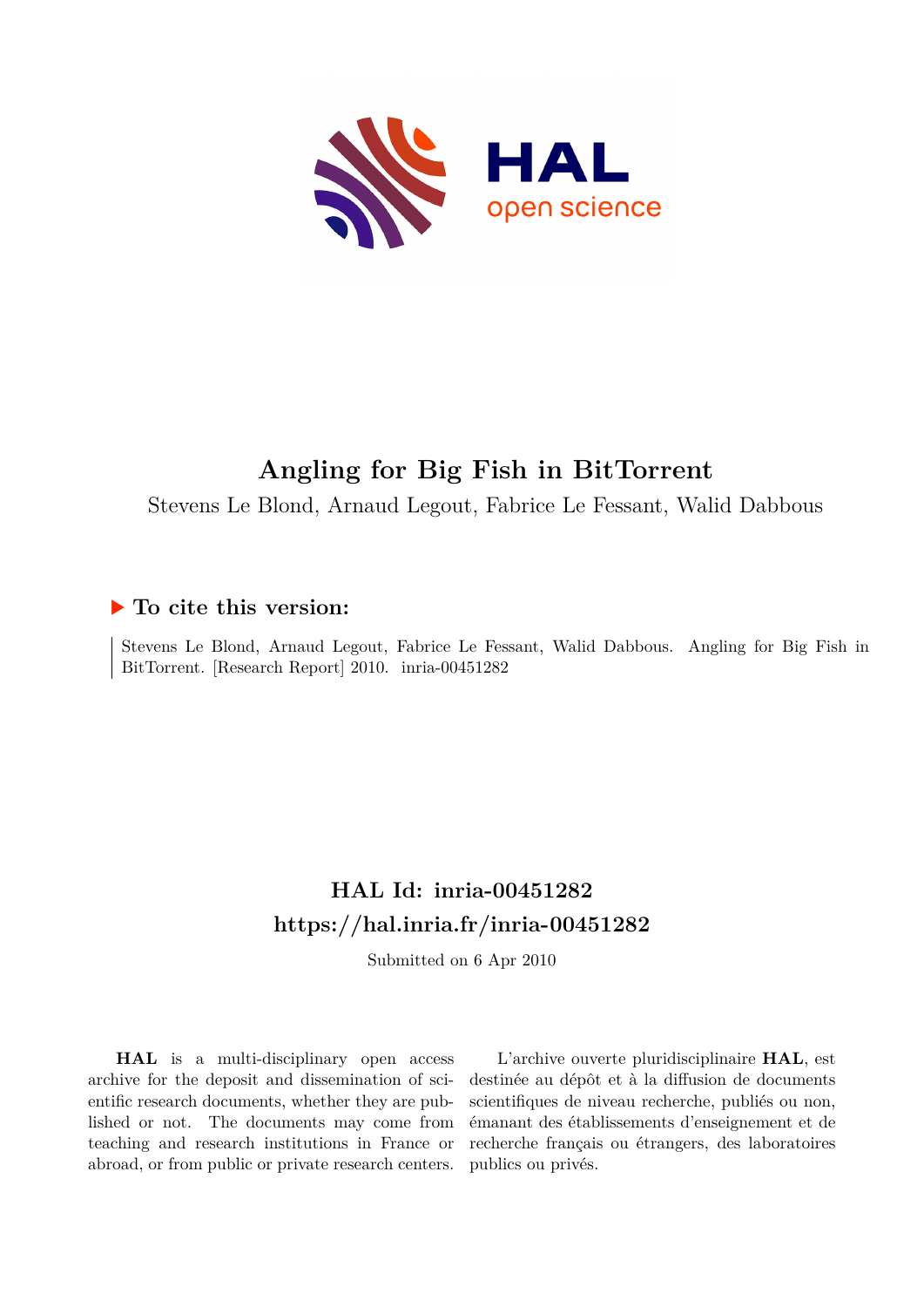## **Angling for Big Fish in BitTorrent**

Stevens Le Blond, Arnaud Legout, Fabrice Le Fessant and Walid Dabbous I.N.R.I.A., France

Contact: {stevens.le\_blond, arnaud.legout, fabrice.le\_fessant, walid.dabbous}@inria.fr

### **ABSTRACT**

BitTorrent piracy is at the core of fierce debates around network neutrality. Most of the legal actions against BitTorrent exchanges are targeted toward torrent indexing sites and trackers. Surprisingly, little is known about the initial seeds that insert contents on BitTorrent and about the highly active peers that are present in a large number of torrents. The main reason is that acquiring this knowledge requires a large-scale continuous crawl of BitTorrent, which is believed to be impractical. However, this information is important for scientist and politics as many unfounded claims are made about BitTorrent piracy.

In this paper, we present a crawl dedicated to initial seeds identification and a large-scale continuous crawl of 103 days during which we collect 148M IP addresses of peers participating in 1.2M of torrents. We present the first in-depth analysis of initial seeds' behavior and of highly active peers. We show that it is possible to identify initial seeds for 70% of torrents, that initial seeds form a small community, and that some of the most active initial seeds are in hosting centers, which make the identification of the location of the human being running those initial seeds complex. In addition, we identified among the highly active peers very different categories including anti-piracy groups and VPNs like iPREDator. We also confirmed that Tor is inefficient for BitTorrent distribution and that VPN solutions are used by well-provisioned peers. Finally, we found an issue affecting initial seeds in the way torrents are queued in BitTorrent clients.

#### **1. INTRODUCTION**

"Should one's Internet access be closed for downloading copyrighted material?" This is the key question faced by the European parliament in 2009 when dealing with the three-strikes law proposal[[1](#page-12-0)]. Indeed, many governments and artists associations are fighting copyright infringements on peer-to-peer networks with a clear focus on BitTorrent. For instance, The Pirate Bay, the largest BitTorrent tracker [\[11](#page-12-0)], has been stopped in August 2009 following a court order.

Torrent indexing sites and public trackers are the targets of most of the prosecutions because they are the visible parts of the piracy on BitTorrent. However, surprisingly, little is known about who inserts contents, that we call initial seeds, and who are present in the largest number of torrents, that we call highly active peers. We argue that this knowledge is fundamental for scientists and for politics, as it will shed a new light on current BitTorrent usage.

Indeed, an initial seed is the first peer who seeds a new content in BitTorrent. Those peers are the ones who insert contents, but nothing is known about how many they are, their location, their behavior, their characteristics, and their impact on torrents performance. Highly active peers are also unknown. Finding those highly active peers is necessary in order to understand the actors involved in the BitTorrent ecosystem.

The main reason of this lack of knowledge is that collecting the data needed to acquire this understanding is believed to be impractical[[4](#page-12-0), [8, 11](#page-12-0)] because it requires a continuous monitoring of peers on a large fraction of all torrents in the Internet. Indeed, previous studies on BitTorrent monitoring reported a high risk of being blacklisted, i.e., banned from torrents indexing sites or tracker per IP address or prefix of IP addresses, when too aggressive in the monitoring. The proposed solution is usually to distribute monitoring machines, at the expense of a much higher complexity, and to reduce the number of torrents monitored[[4, 7, 9](#page-12-0)] or sacrifice the continuous monitoring in favor of a single snapshot monitoring of a large set of torrents [\[11\]](#page-12-0). Thus, none of those studies addressed the issue of continuously monitoring a large set of torrents for a large period of time.

In this paper, we present a continuous monitoring performed from May 13, 2009 to August 24, 2009 every two hours of all peers on all torrents tracked by The Pirate Bay trackers. We collected 148M IP addresses, spread over 21k ASes, participating into 1.2M of torrents, and representing 3.6 exabytes of data potentially downloaded by peers. Also, during 48 days in that period we connected to each new torrent, within the first minute of their insertion on The Pirate Bay Web site, and monitored it for 24 hours.

In addition to the collection of this large trace and to the methodology that allowed us to collect this trace from a single machine, our contribution on the analysis of this trace are the following.

i) We show that it is possible to identify the IP address of initial seeds and to map those initial seeds to users who inserted the contents on The Pirate Bay torrent indexing site for 70% of the users. In particular, the notion of users in BitTorrent sites does not provide any anonymity.

ii) We show that a small community of initial seeds inserts most of the contents we observe in our crawl. In particular, the 1,000 most active initial seeds represent 60% of all the torrents seeded. However, deriving the human beings country from the initial seeds IP address would be misleading. Indeed, a large fraction of the most active initial seeds use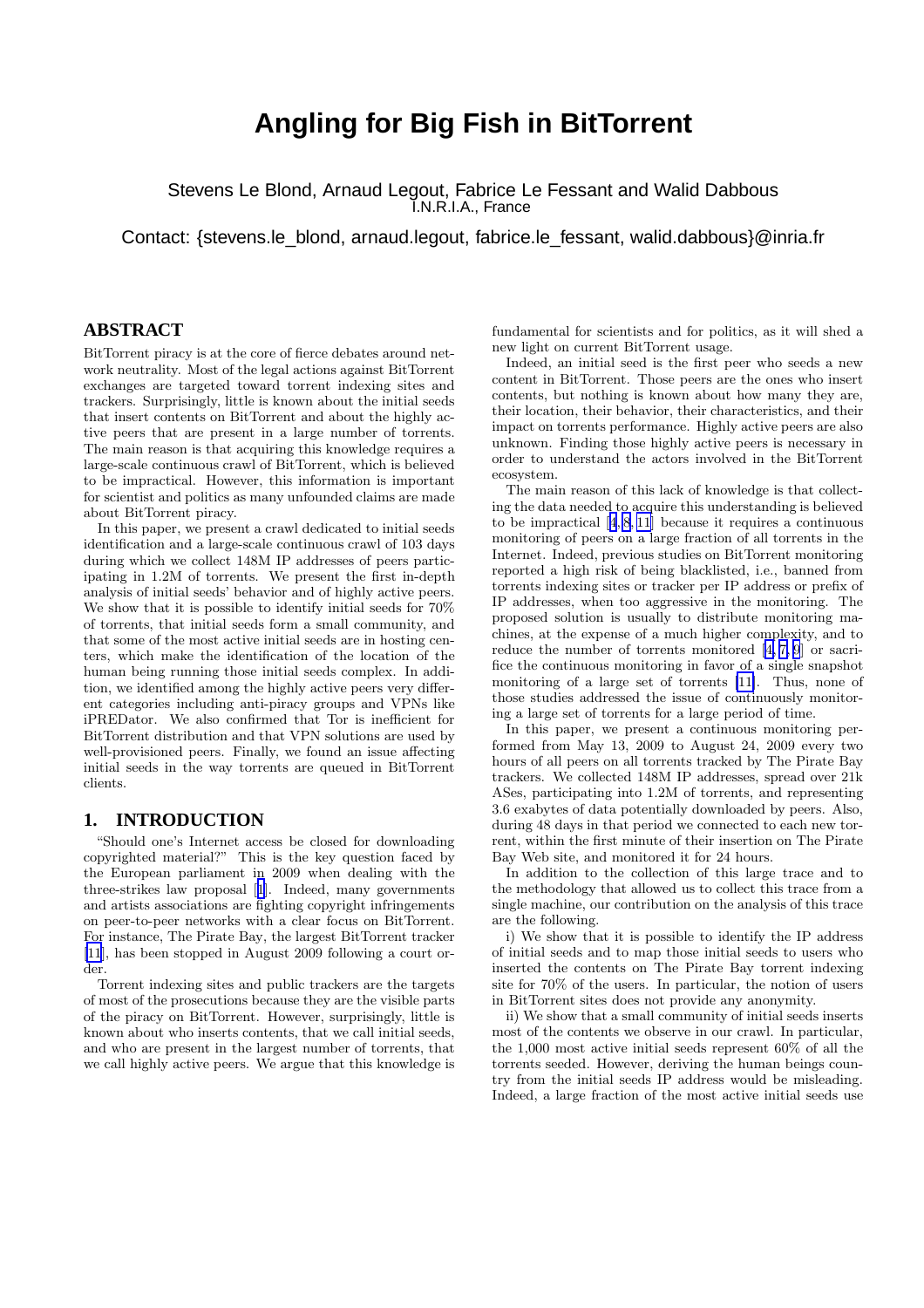<span id="page-2-0"></span>foreign hosting centers.

iii) We show that the queuing strategy used in BitTorrent is suboptimal for initial seeds, and that the upload speed of the initial seeds is critical to the performance of the torrents.

iv) We identify 6 different categories of highly active peers, i.e, peers that are seen in a large number of torrents, that are monitors, HTTP and SOCKS proxies, Tor nodes, VPNs like iPREDator, and heavy peers. In addition, we show that using those categories we can track anti-piracy groups.

v) We confirm the belief that Tor is inefficient for BitTorrent distribution and find that well-provisioned peers use VPN solutions like iPREDator.

vi) We show that a continuous crawl is superior to a single snapshot to identify highly active peers.

In section 2 we present the crawlers used in this study and discuss the representativeness of our crawls. In section [3](#page-3-0) we profile initial seeds, and we profile highly active peers in section [4](#page-10-0). We present the related work in section [5](#page-12-0) and conclude in section [6.](#page-12-0)

### **2. LARGE-SCALE CONTINUOUS MONI-TORING**

In this section, we justify the choice of the torrent indexing sites and trackers we decided to monitor. Then, we describe the crawler of initial seeds and the large-scale crawler that are used respectively to identify and monitor initial seeds, and to perform a large-scale continuous crawl of a large fraction of the torrents in the Internet. However, those two crawlers work on overlapping data, in particular the .torrent files and meta data information, and run in parallel.

In the following, we refer to the notion of infohash as a unique identifier of a torrent. The infohash is a hash of the info key field of the .torrent file.

#### **2.1 The BitTorrent Ecosystem**

The BitTorrent ecosystem consists of torrent indexing sites, trackers, and peers [\[11](#page-12-0)]. The focus of this work is to explore the behavior of specific peers, in particular initial seeds and highly active peers, by monitoring torrent indexing sites and trackers.

Torrent indexing Web sites maintain a database of meta data on torrents including for each torrent the torrent name, a link to the .torrent file, the login of the user who inserted the meta data on the torrent indexing site, comments on the torrents, etc. Those sites can be public, i.e., they require no authentication, or private, i.e., they require credentials to log into the site. The public torrent indexing sites represent the largest community, and we specifically focus on those sites. In particular, we consider the three most popular public torrent indexing sites in English that are mininova, The Pirate Bay, and IsoHunt. However, those sites are not restricted to torrents in English. Indeed a significant fraction of the torrents are in other languages, in particular European and Asian languages. Moreover, as we collected 148M unique IP addresses in the large-scale crawl described in section 2.3, we deem that we already cover a representative fraction of all Internet users. Zhang et al. [\[11](#page-12-0)] show that the redundancy of those sites is high, and therefore taking a few of them is enough to cover most of the torrents.

The trackers are dedicated servers maintaining a list of active peers for each torrent registered to those trackers. The Pirate Bay tracker is by far the largest tracker with more than 10M of peers and 1M of torrents. The second largest BitTorrent tracker is one order of magnitude smaller

in number of peers and torrents tracked[[11\]](#page-12-0). In this study we specifically focus on The Pirate Bay tracker. This tracker was stopped on August 24, 2009 due to a legal action on its bandwidth provider. By that date, we had already monitored The Pirate Bay tracker for more than 100 days, which was enough for our study. Therefore, we decided to stop the collection of data when the tracker was stopped, instead of moving to another tracker.

#### **2.2 Initial Seeds Crawler Description**

The goal of this crawler is to detect and monitor initial seeds. To achieve this goal, we implemented a crawler that connects to each new torrent inserted on The Pirate Bay Web site and monitors that torrent during 24 hours. We ran this crawler continuously for 48 days, between July 8, 2009 and August 24, 2009. We describe in the following the details of this crawler.

The Pirate Bay Web site maintains a page of newly inserted torrents. Our crawler retrieves this page every minute and, most importantly, joins each of the newly added torrents it has not yet joined. Then, the crawler acts as a regular BitTorrent client. In particular, it exchanges signaling with neighbors, downloads pieces, and checks the integrity of those pieces using the cryptographic SHA-1 hashes contained in the .torrent file, which is used to fingerprint each piece. However, the downloaded pieces are never written on disk; once the SHA-1 is verified the piece is discarded. In addition, the crawler saves the IP address of all its neighbors, and all HAVE and BITFIELD received messages.

When the crawler joins a torrent, it asks for 200 neighbors to the tracker, which is the maximum number of neighbors returned by The Pirate Bay tracker during our experiments. As the tracker keeps state on all peers subscribed to each torrent, it is able to detect peers connected to an abnormally large number of torrents and blacklist their IP addresses. We observed that the tracker blacklists the /24 prefix of IP addresses connected to a large number of torrents. In order to prevent this blacklisting, the crawler, once it gets a list of neighbors for a torrent, unsubscribe from this torrent at the tracker, but continues to monitor the peers for 24 hours.

During the 48 days of crawl, we collected 39,298 unique infohashes uploaded by 6,210 users, excluding infohashes of torrents for which we never succeeded to connect to a tracker and torrents that stayed on The Pirate Bay Web site less than 24 hours. In addition, we observed with the list of peers returned by the tracker 9,102,817 unique IP addresses connected to those torrents.

#### **2.3 Large-Scale Crawler Description**

The goal of this crawler is to perform a large-scale continuous crawl of a large fraction of the torrents in the Internet. On May 13, 2009, we collected all the .torrent files and meta data available on mininova and The Pirate Bay. The collected meta data is typically the content name, the type of contents, the name of the user who inserted it, comments, etc. We discovered 1,411,940 unique .torrent files on mininova and 974,980 on The Pirate Bay. The Overlap between both sites is only 227,620 .torrents files.

Then, from May 13, 2009 to August 24, 2009, we performed the following three tasks. First, every 24 hours, we collected all the new .torrent files and the associated meta data added during the previous 24 hours period. Both mininova and The Pirate Bay provide a dedicated interface to retrieve the new torrents only. This phase is fast because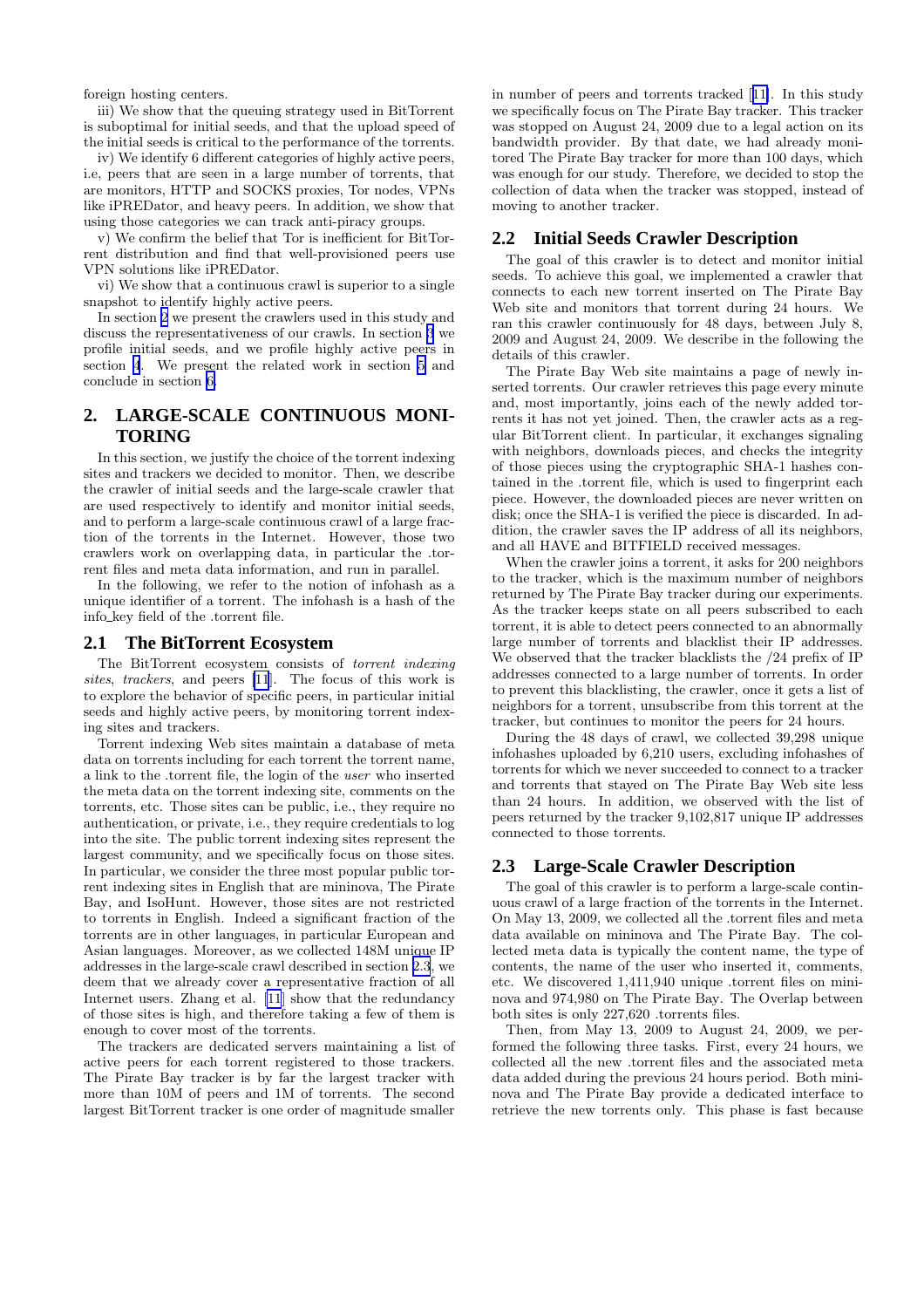<span id="page-3-0"></span>there are at most a few thousands of new torrents added per day[[11](#page-12-0)].

Second, we performed scrape-all requests on The Pirate Bay tracker every 24 hours. Upon receiving this request, the tracker returns the infohashes of all its torrents. We found that all URLs pointing to The Pirate Bay tracker resolved to 8 IP addresses. Those 8 IP addresses correspond to a cluster of machines that are most of the time synchronized, but not always. In order to do not miss torrents, we performed our scrape-all requests on all 8 IP addresses and then extracted the unique infohashes. Those requests generate 1GB of data and take 15 minutes. In addition to infohashes, scrape-all requests return the number of seeds and leechers in each torrent.

We tried to map the corresponding .torrent files and meta information to all infohashes collected during this phase. When we did not find the corresponding .torrent file from the data retrieved on The Pirate Bay and mininova, we made a request on IsoHunt. We found 365,441 additional .torrent files on IsoHunt.

Third, every two hours, we crawled The Pirate Bay tracker in order to retrieve the list of couples (IP,port) for all peers that were in torrents discovered in the scrape-all requests with at least one seed and one leecher. This task works as follows. For each infohash, the crawler computes how many independent requests  $R$  must be performed in order to retrieve at least 90% of the peers in the torrent when each request results in 200 peers retrieved at random from the tracker, which is the maximum number of peers returned by The Pirate Bay tracker. Then, the crawler starts a round of R parallel instances of a dummy BitTorrent client, each client started on a different port number, whose only one goal is to get a list of peers from the tracker. Once a round is completed, the task removes all duplicate couples  $(IP, port)$ , makes sure that indeed 90% of the peers of the torrent were retrieved, and saves the list of couples (IP,port). In the case where fewer than 90% of the peers were discovered during the first round, additional rounds are performed until 90% of the peers are retrieved. The list of  $(IP, port)$  for the largest torrent takes less than 1 second to retrieve, and this third task is completed on all torrents (between 500k and 800k torrents depending on the crawls) in half an hour. Thus, each tracker crawl can be considered as an instantaneous snapshot of the torrents. In the following, we call each of such crawls a snapshot. As for the initial seed crawler, this crawler unsubscribes from each torrent at the tracker in order to prevent being blacklisted.

We ran this crawler from a single computer with a dual core processor, 32 GByte of RAM and 10 TByte NAS. Our crawler is extremely lightweight and scalable for the following reasons. First, we do not use a real BitTorrent client to crawl the tracker, but our own implementation of an optimized lightweight BitTorrent client whose only one goal is to retrieve a list of couples  $(IP, port)$ . Therefore, we are able to run several thousands of those clients at the same time on a single machine. Second, all crawls to the tracker are made using infohashes retrieved with the scrape-all requests, which is much faster than working on .torrent files directly. Indeed, to crawl the tracker we do not need any disk access to read .torrent files and we do not need to compute the infohash on each .torrent file. Finally, we create 100 processes at the beginning of each crawl and then we give to each process 10% of the infohashes to crawl. Therefore, we do not have any process creation during a crawl.

During the first crawl of our measurement period, we found 1,870,662 unique infohashes returned by the scrapeall request. For all those infohashes, 675,161 corresponds to effective torrents that are torrents with at least one seed and one leecher. We were able to map 501,725 of the effective torrents to .torrent files. For the 675,161 effective torrents, the tracker announced 12,124,600 peers, and we retrieved the couples  $(IP, port)$  for 11,263,752 (93%) of them. During the last crawl of our measurement, we found 2,048,517 unique infohashes, 715,063 effective torrents, and we were able to map 540,993 of those torrents to .torrent files. For the 715,063 effective torrents, the tracker announced 13,845,696 peers, and we retrieved the couples  $(IP, port)$  for  $12,894,258$   $(93\%)$ of them.

For all crawls, we retrieved 148 millions unique IP addresses spread among 21,257 ASes, representing 1.98 billions of content downloads and 3.6 exabytes of data downloaded by those peers. We identified 2,524,741 unique infohashes among which 1,196,678 represent torrents with at least one seed and one leecher.

### **3. PROFILING OF INITIAL SEEDS**

In this section, we perform a detailed analysis of initial seeds. We start by defining a methodology to identify initial seeds of torrents and show that we can find the initial seeds corresponding to the most active users. Then, we characterize the initial seeds in terms of type, volume, and number of contents. Finally, we characterize the impact of initial seeds on torrents performance.

In the following, we focus on the infrastructure used by initial seeds that is best identified by IP addresses rather than by the couple (IP,port). Indeed, the stability of the port number varies greatly with BitTorrent clients. For instance, the most popular BitTorrent clients can optionally change the port number each time the client is restarted. However, the IP address is not enough to identify uniquely initial seeds. Indeed, several initial seeds can be behind the same NAT or proxy leading to an erroneous identification of a large initial seed, whereas it consists of several small initial seeds. However, we show at the end of section 3.1 that using IP addresses is reasonable in our context.

#### **3.1 Identification of Initial Seeds**

We start to introduce two methods, the active and passive ones, to identify initial seeds. Then, we present three categories of users used to identify initial seeds with the passive method. Finally, we discuss the two methods.

#### *3.1.1 Two Methods to Identify Initial Seeds*

Identifying initial seeds is complex. Indeed, most Bit-Torrent clients implement intelligent initial seeding, usually called super seeding, which makes initial seeds announce themselves as leechers with no or few pieces. The rationale of this strategy is to force leechers to download specific pieces from the initial seed. Then the seed can monitor whether the served pieces are indeed replicated among the leechers. If this is not the case, the initial seed will stop sending pieces to the leechers that do not contribute. Therefore, it is not possible to identify initial seeds by joining a torrent as soon as it appears and looking for the only one seed of the torrent.

In order to identify initial seeds, we developed two methods. We call the first method the active one. This method identifies a peer as an initial seed when, joining a new torrent, the crawler finds a single peer in the torrent. This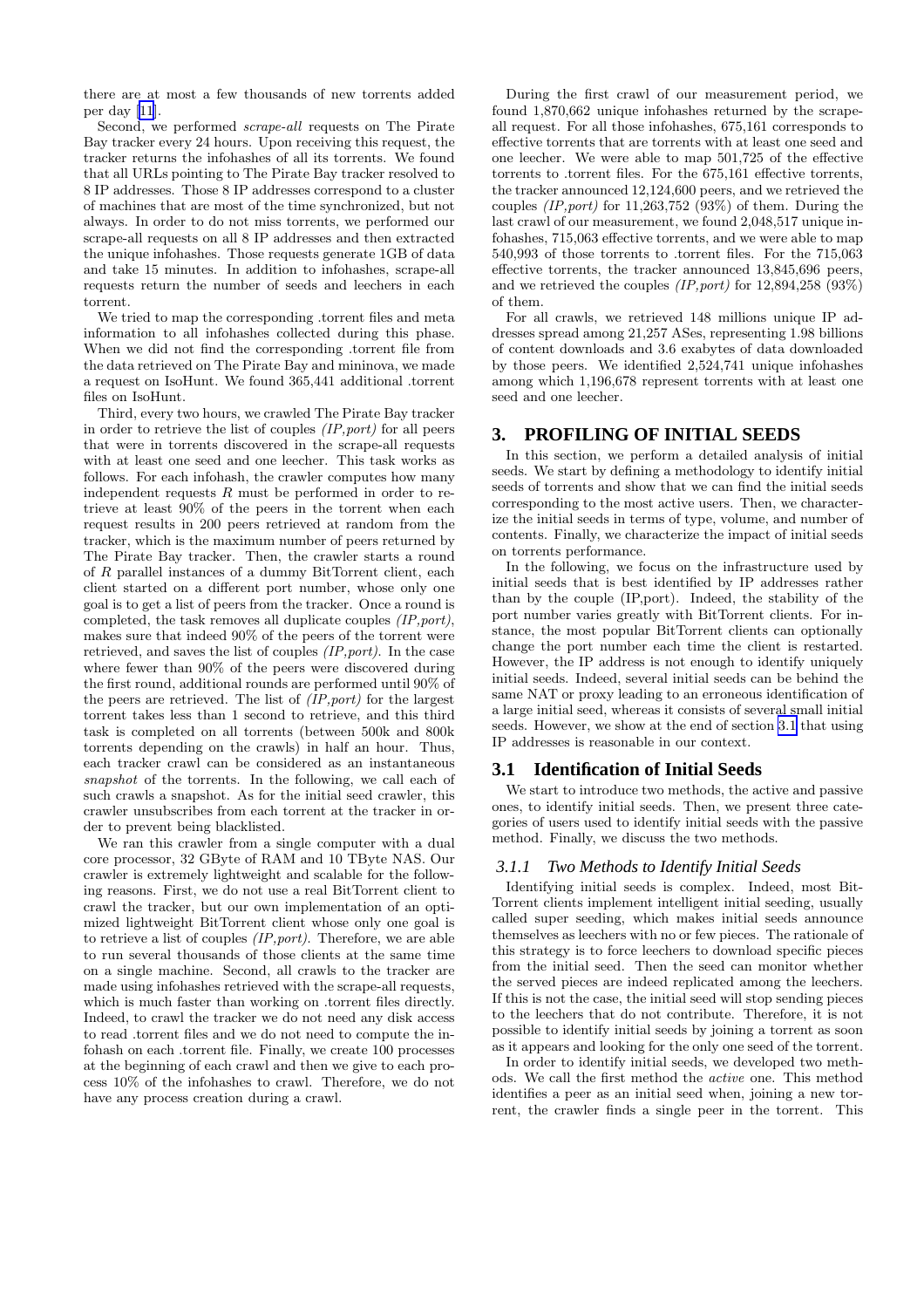<span id="page-4-0"></span>

Figure 1: Users classification according to initial seeds strategy. *all* is the number of torrents inserted by each user. top IP, resp. 2nd IP, is the IP address that we find in the largest, resp. second largest, number of torrents for a given user. *cumul 4* shows the number of unique torrents in which the 4 most active IP addresses are found for each user.

peer can announce itself as a seed or a leecher, and we verified that, due to the super seeding mode, very few peers announce themselves as a seed. As long as the peer is the only one in the torrent, this method considers it as the initial seed. Indeed, as our crawler joins the torrent within the first minute of its addition to The Pirate Bay Web site, it is likely that this peer is the initial seed. Using this method, we identified an initial seed for 21,544 torrents. However, this method does not work when there are more than one peer when the crawler joins a torrent.

We introduced a second method, called the *passive* one, to identify initial seeds even for torrents joined too late for the active method to be applicable. Then we use the active method to validate the accuracy of the passive one, because both methods identify initial seeds for torrents in a completely different way. The passive method groups torrents according to the users that inserted them in The Pirate Bay Web site. Then, for each user, we order the IP addresses collected as described in section [2.2](#page-2-0) according to the number of torrents they appear in. The hypothesis we make, that we validate in the following, is that, for each user, there is one or a small community of initial seeds that seed all contents for this user. By finding the IP addresses that appear the most frequently per user, we are able to identify the initial seeds for that user.

For the passive method, we only consider IP addresses returned by the tracker during the first connection of the crawler to the torrent. The rationale is that if an IP address is not present during the first connection to the torrent, it is unlikely it is an initial seed. The first IP address, that we call top IP in the following, is the IP address that we observe in the largest number of torrents inserted by a user. The second IP address is the second most observed IP address, etc. Using this methodology we identified three main categories of users.

#### *3.1.2 The Three Categories of Users*

Fig. 1 shows the three categories of users identified with the passive method. The first category of users is called single user and is shown on the left plot. This category is the one for which the top IP address for each user is present

Table 1: Validation of the passive method using the active one. This table shows the success of the active and passive methods to identify the same initial seeds for the same torrents. Cat represents one of the three categories of users. Active, resp. Passive, represents the number of torrents for which the active, resp. passive, method has identified an initial seed. The active method is independent of the category, thus the same number for each category. Active  $\cap$  Passive is the number of torrents for which both methods identified an initial seed. Success is the number of such torrents for which both methods identified the same initial seed.

| $_{\rm Cat}$ | Activel | Passivel | Active ∩ Passivel | Success |
|--------------|---------|----------|-------------------|---------|
| single       | 21.544  | 9.125    | 5.796             | 100%    |
| team         | 21.544  | 4.334    | 2.723             | 99.96%  |
| community    | 21.544  | 1.849    | 724               | 100%    |

in more than 80% of its torrents. We only show the first 100 users ordered according to the number of torrents they inserted, but we found 1,712 users in this category excluding all users that inserted strictly fewer than two torrents. The most striking result is that, except for the first user, the second IP address to appear the most frequently is present in just a few torrents for each user. Moreover, looking at the mapping (top IP, user), we found that each user has a different top IP address, which means that the presence of a top IP address is not due to a peer that joined a large number of torrents on The Pirate Bay Web site, but due to a peer that is tightly linked to a user. We validate the accuracy of the passive method for the single user category using Table 1. Indeed, we see that when both the active and passive methods find an initial seed for the same torrent, it is always the same initial seed. In conclusion, for the single user category, each user has a dedicated initial seed that we identified.

The only one exception to the single user category is the first user known as eztv. For this user, the first 10 IP addresses are present in more than 150 torrents each. In fact, this user fosters peers that contribute faster than 10 Mbit/s by giving them contents in preview keeping the torrents private to them for a given period of time. Therefore, when a torrent becomes public, there is already several fast peers, always the same fast ones, in the torrent. For the eztv user, we consider the top IP address as the initial seed. On the contrary to the other users of the single user category, we cannot be sure it is the initial seed, but it is anyway a peer with a very important role for this user.

The second category of users is called team of users and is shown in middle plot in Fig. 1. This category represents the users with a small team of initial seeds. Indeed, for each user, the number of unique torrents to which the 4 most active IP addresses ( $cumul$  4 curve) are connected to represents at least 80% of all torrents for this user. We only show in Fig. 1 the first 100 users ordered according to the number of torrents they inserted, but we identified 129 users in this category, excluding all users that inserted fewer than 10 torrents. Those users are typical of Web sites maintaining several types of torrents, one initial seed specialized per type. Here we do not claim to find all initial seeds for this category, but that the threshold of 4 IP addresses per user is reasonable because it gives a very low number of false positive as shown in Table 1. Indeed, considering the four top IP addresses in this category as initial seeds, we have a success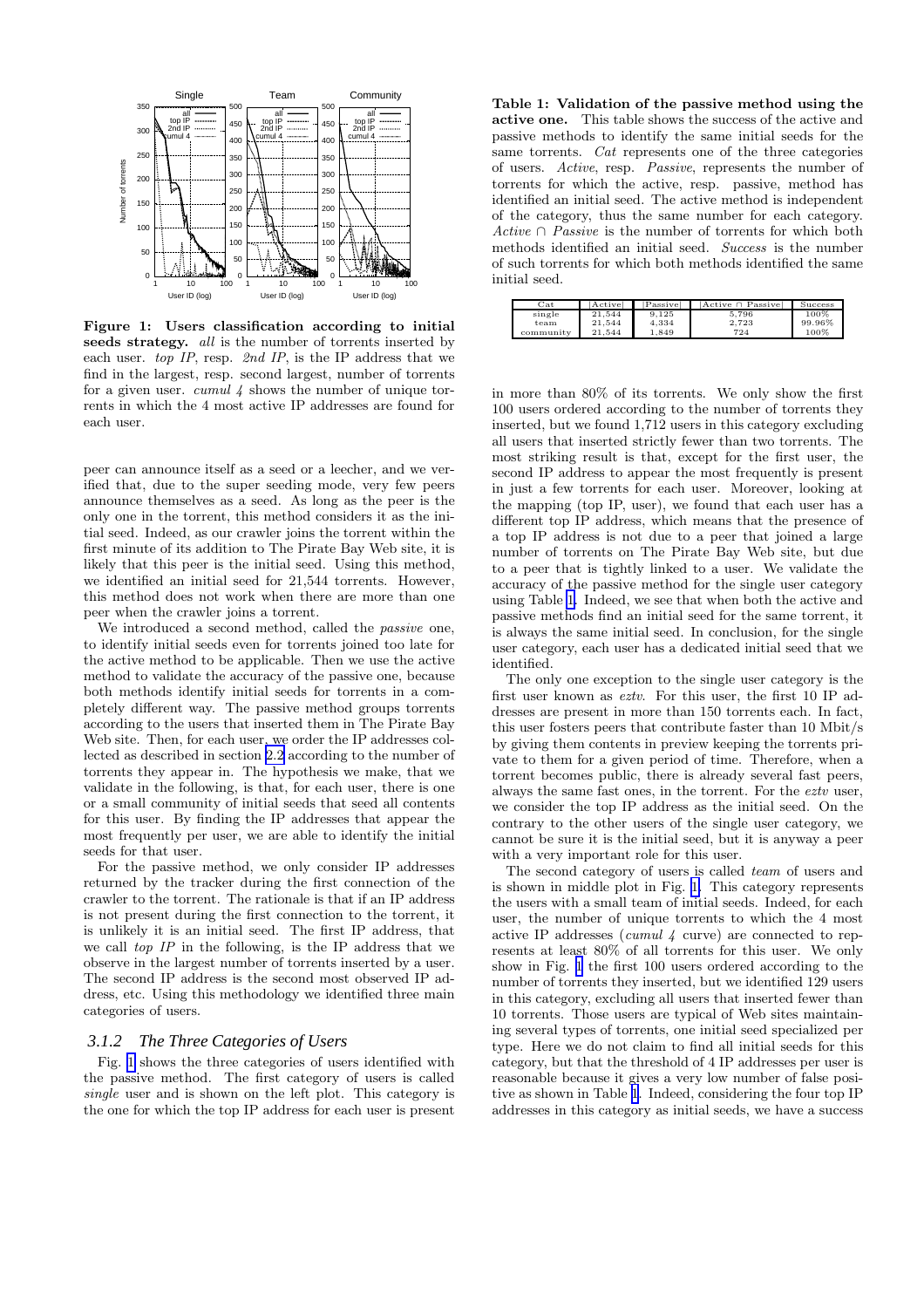

Figure 2: Fraction torrents for which the initial seed is identified by each method. On the x-axis, all is for all torrents, a-b is for torrents between a and b peers 24 hours after the first connection of the crawler to the torrent, and  $>1000$  for torrents with more than 1,000 peers after 24 hours.

of 99.96% of initial seeds identified with the passive method also identified with the active one for the same torrents. In the following we consider the four first IP addresses for each team of users to be initial seeds.

The last category of users is called community of users and is shown in the right plot in Fig. [1.](#page-4-0) This category represents users with a large community of initial seeds. Indeed, for each user, the number of unique torrents to which the 4 most active IP addresses (cumul  $\lambda$  curve) are connected to represents less than 80% of all torrents for this user. Those users are typical of a large number of initial seeds federated around a community of interest, usually a Web site allowing its members to upload contents. We just represent in Fig. [1](#page-4-0) the first 100 users ordered according to the number of torrents they inserted, but we identified 193 users for this category, excluding all users that inserted fewer than 10 torrents. In order to limit the number of false positive, we decided to just consider the top IP address as the initial seed per community of users. Indeed, we observe a 100% success in Table [1.](#page-4-0)

#### *3.1.3 Discussion of the Methods*

Using the passive method, we have shown that for each user some IP addresses appear frequently and that we can consider the most frequent ones to be initial seeds. However, this method can be misled by some peers connecting to all torrents independently of the users who inserted them, those users can be crawlers, highly active peers, etc. Fortunately, such peers are rare and do not impact our results. Indeed, only 77 initial seeds appear for more than one user, and only 8 for more than 3 users. Some initial seeds appear for a few users because they usually participate in parallel to different communities. As we will see in section [3.2](#page-6-0), initial seeds are specialized in one or a few types of contents. As the number of suspicious initial seeds is very small, compared to the 2,206 initial seeds identified with the passive method, those initial seeds will not impact our results.

We have seen in Table [1](#page-4-0) that with the passive method we can identify the initial seed for a large number of torrents that we do not identify with the active one. Fig. 2 shows the fraction of initial seeds identified and missed by each method for different torrent sizes. The active method (ac-

tive) identifies the initial seed for 55% of all torrents, but this fraction decreases with the torrent size, down to 16% for torrent with more than 1,000 peers. The percentage of torrents detected with the passive method in Fig. 2 excludes all torrents already identified with the active one. We see that the passive method (single, team, community) discovers the initial seed for around 15% of all torrents, but the detection ratio improves with the torrent size. In particular, for torrents with more then 1,000 peers, the passive method detects initial seeds for 30% of the torrents, better than the active one that detects initial seeds for 17% of the torrents. On all torrents, the combination of the active and passive methods succeed to detect the initial seed for 70% of all torrents and 47% of large torrents with more than 1,000 peers.

We now focus on which torrents are missed by the passive method. We see in Fig. 2 that there are 13% of torrents that are not associated to any user  $(no\ user)$ . Thus the passive method does not work for such torrents. There are 7% of torrents that are missed because they are excluded (excl) from the classification in the category single user (users that inserted fewer than 2 torrents), and the categories team and community of users (users that inserted fewer than 10 torrents). Finally, the number of torrents in each category, but for which the passive method identified the initial seed is negligible for the categories single user (*!single*) and team of users (*!team*), but important for the category community of users *(!community)*, up to 20% for large torrents. In fact, our methodology is conservative for the category community of users as we just consider the top IP address as an initial seed. As our goal is not to identify all initial seeds, but a significant fraction of them well spread over all torrent sizes and all users, we did not try to improve further the methodology for the category community of users. This is an area of improvement for future work.

The correlation we observe in Table [1](#page-4-0) is not trivial as the active and passive methods detect seeds in a very different way. In particular, the passive method significantly improves the number of torrents for which an initial seed is identified. However, the passive method detects less than 5% of initial seeds in addition to the active method. Indeed, with the active method we identified 9,184 different initial seeds, and 2,206 with the passive one among which 432 only (less than 5%) were new initial seeds not yet identified with the active method. The reason is that large torrents, the most challenging for the active method, are usually seeded by highly active initial seeds. As those seeds appear in small and large torrents, the active method can identify those initial seeds for at least a few small torrents.

An important limitation of our methodology is that we use IP addresses as identifiers for initial seeds. Indeed, it is possible to aggregate several initial seeds behind the same NAT or proxy and incorrectly identify those seeds as a single one with the IP address of the NAT or proxy. However, we have several evidences that this is not the case. First, initial seeds do not overlap on different users. With initial seeds behind a NAT or proxy we would have expected to see initial seeds for different users behind the same IP address, which is not the case. Second, we will see in section [3.2](#page-6-0) that part of the most active initial seeds are on European hosting centers. In that case, all IP addresses are static and public. Finally, for all initial seeds we have checked the BitTorrent client version with time. We found that for each initial seed, the client ID remains the same for all torrents of this seed, or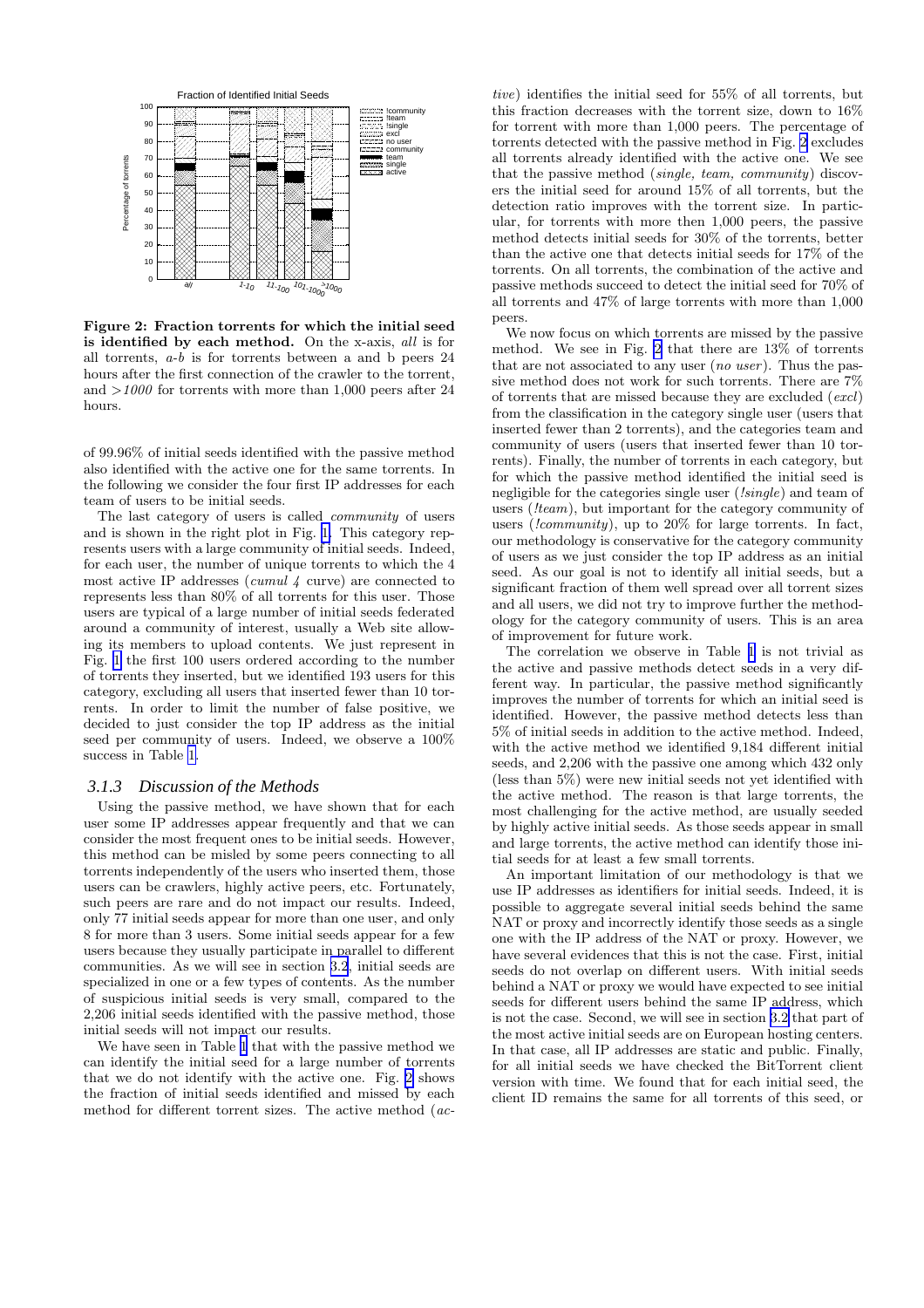<span id="page-6-0"></span>

Figure 3: Tags cloud of torrents seeded by initial seeds during the 48 days of crawl. We extract the two most significant keywords from the torrent names and vary their police size to reflect the number of torrents whose name matches those keywords, the largest the keywords, the more frequent those keywords appear in name of torrents.

that the client is updated at one point in time. If the NAT or proxy had impacted our results, we would have observed much more variability in BitTorrent client IDs and we would have observed a much larger number of initial seeds serving different users.

In conclusion, we have developed a methodology to identify a large fraction of initial seeds. Indeed, we have identified the initial seed for 70% of all torrents inserted during our 48 days crawl. A striking outcome of the passive method is that we can identify the initial seed or a small community of initial seeds for a large number of active users. In the following we consider as initial seeds all seeds discovered using the active and passive methods.

#### **3.2 Characterization of Initial Seeds**

In this section, we focus on the type of contents served by initial seeds, on the localization of those initial seeds, and on their overall impact in terms of seeded contents.

Fig. 3 shows a tags  $cloud<sup>1</sup>$  of significant keywords in torrent names for all torrents seeded by the initial seeds. Here we see that the name of most of the contents inserted by initial seeds contains keywords referring to copyrighted material. However, as we do not analyze the content inserted by initial seeds, we just check that each piece is valid using SHA-1 fingerprint contained in .torrent files, we cannot conclude on the amount of contents with a copyright. It is anyway interesting to see that the contents inserted by initial seeds closely follow events. Indeed, two weeks before we started our crawl Michael Jackson died, and one week after starting our crawl the latest Harry Potter movie was released.

We surprisingly observe in Fig. 4 that a small number of initial seeds, compared to the 9M unique IP addresses



Figure 4: Distribution of the number of torrents seeded by each initial seed. The top plot shows the number of contents per initial seed and the bottom plot shows the cumulative distribution of torrents.

Table 2: Rank, number of contents, volume of contents (GB), country code, and AS name for the top 20 initial seeds.

| Rank           | #<br>contents | Volume         | $_{\rm CC}$ | AS name   |
|----------------|---------------|----------------|-------------|-----------|
| 1              | 313           | 136            | NZ          | Vodafone  |
| $\overline{2}$ | 304           | 79             | FR          | OVH       |
| 3              | 266           | 152            | DE          | Keyweb    |
| $\overline{4}$ | 246           | 34             | FR.         | OVH       |
| 5              | 219           | 186            | FR.         | OVH       |
| 6              | 212           | 247            | DE          | Keyweb    |
| $\overline{7}$ | 201           | 535            | FR.         | OVH       |
| 8              | 181           | 73             | US          | HV        |
| 9              | 181           | 17             | CA          | Wightman  |
| 10             | 180           | $\overline{7}$ | SK          | Energotel |
| 11             | 172           | 161            | FR.         | OVH       |
| 12             | 167           | 23             | <b>RU</b>   | Corgina   |
| 13             | 145           | 197            | DE          | Keyweb    |
| 14             | 140           | 11             | FR.         | OVH       |
| 15             | 138           | 109            | US          | Aaron     |
| 16             | 132           | 12             | US          | Charter   |
| 17             | 117           | 119            | FR.         | OVH       |
| 18             | 116           | 109            | FR          | OVH       |
| 19             | 114           | 79             | NL          | Telfort   |
| 20             | 107           | 225            | RU          | Matrix    |

we have seen during our crawl, seed most of the torrents. Indeed, we observe in Fig. 4, top plot, that the most active initial seeds are seeds for a large number of torrents during the 48 days of our crawl. Moreover, according to Fig. 4, bottom plot, those most active initial seeds are initial seeds for a large fraction of the torrents seeded; the top 100 initial seeds represent 30% of all the torrents seeded, and the top 1,000 initial seeds represent 60% of all the torrents seeded.

Focusing on the top 20 initial seeds in Table 2, we observe that half of those initial seeds are located in France and Germany. In fact, OVH that is located in France and Keyweb that is located in Germany are very large hosting centers offering, for a cheap price, high profile servers with a high speed, typically 100Mbit/s, network connectivity. Those servers are used to run what is called a seedbox that is a dedicated server specialized in file sharing. Those seedboxes come with a dedicated support, installed BitTorrent clients, and can be remotely administered using, for instance, a Web interface like the one offered by Torrent-Flux [\[3\]](#page-12-0). Therefore, those seedboxes attract initial seeds that require a high speed network connectivity.

However, concluding that the human beings behind those initial seeds live in the countries of the hosting centers would be a mistake. Indeed, those servers are rented by people abroad from those countries. For the 1,515 torrents seeded

<sup>&</sup>lt;sup>1</sup>All tags cloud in this paper were generated using http://www.wordle.net with the Creative Commons Attribution 3.0 license.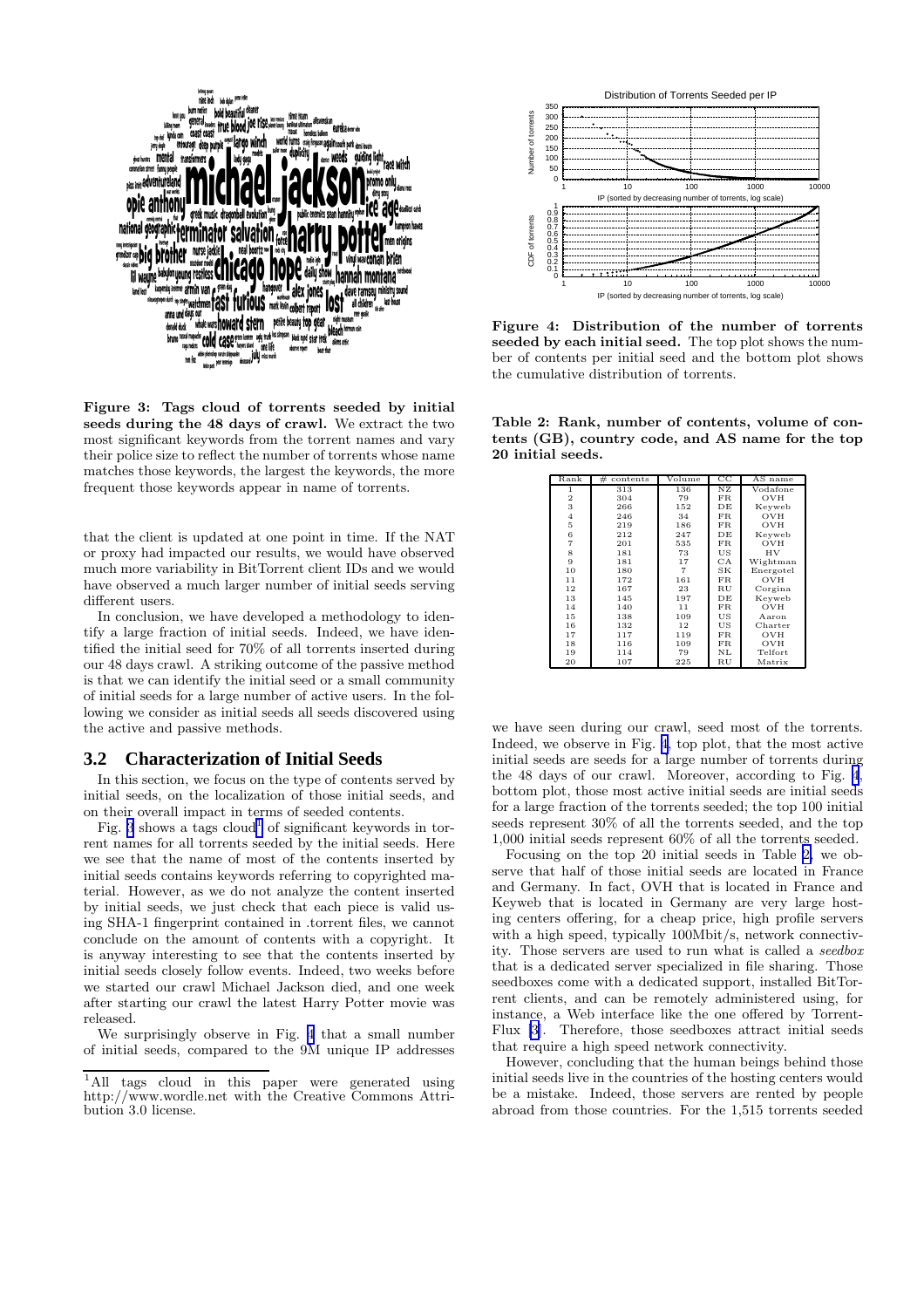

Figure 5: Repartition in types of torrents seeded by the top 20 initial seeds. all represents the repartition for all initial seeds found in the crawl.



Figure 6: Distribution of the number of torrents seeded per AS. The top plot shows the number of contents per AS and the bottom plot shows the cumulative distribution.

by the initial seeds in OVH among the top 20 initial seeds, we parsed the content names to find some specific strings, all matches are case insensitive. We found 552 times the word spanish, and after a manual inspection found that it always refers to a content translated in Spanish, or to a content with Spanish subtitles. Looking for the string  $fr$ , which is typical for contents in French, and ge or de, for contents in German, we only found after manual inspection 13 contents in French (all related to learning material for children), and 5 in German. Concerning Keyweb, for the 623 torrents seeded by initial seeds in Keyweb among the top 20, we found 228 content names matching the string spanish and confirmed that all those names refer to contents in Spanish. However, we did not find, after manual inspection, any content matching the strings  $fr$ ,  $ge$ , or  $de$  referring to contents in French or German.

Looking at the repartition per content type of contents seeded by the first 20 initial seeds in Fig. 5, we observe that those seeds are highly specialized in one or two types of contents. This specialization in types of contents explains why we do not observe any correlation in Table [2](#page-6-0) between the number of contents and the volume of contents. Indeed, some types of contents, like app or audio, are much smaller than other types, like video.

We now focus on the distribution of the initial seeds per

Table 3: Rank, number of contents, volume of contents (GB), country code, and AS name for the top 20 ASes.

| Rank           | contents<br># | Volume | $_{\rm CC}$ | AS name        |
|----------------|---------------|--------|-------------|----------------|
| 1              | 2,791         | 2,984  | FR.         | OVH            |
| $\overline{2}$ | 1,084         | 1,343  | ΕU          | Telenor        |
| 3              | 707           | 756    | DЕ          | Keyweb         |
| $\overline{4}$ | 503           | 403    | US          | AT&T           |
| 5              | 516           | 385    | US          | Verizon        |
| 6              | 480           | 811    | NL          | Zigoo          |
| 7              | 422           | 317    | US          | Charter        |
| 8              | 400           | 393    | ΕU          | Telia          |
| 9              | 388           | 373    | AT          | UPC            |
| 10             | 359           | 316    | ΕU          | NTL            |
| 11             | 358           | 380    | NL          | Telfort        |
| 12             | 354           | 161    | US          | High Velocity  |
| 13             | 342           | 300    | GB          | <b>BE</b>      |
| 14             | 323           | 197    | GB          | iNet           |
| 15             | 316           | 136    | ΝZ          | Vodafone       |
| 16             | 298           | 221    | <b>TT</b>   | Telecom Italia |
| 17             | 284           | 44     | AU          | MPX            |
| 18             | 264           | 230    | SE          | ComHem         |
| 19             | 250           | 118    | US          | Qwest          |
| 20             | 232           | 130    | ES          | Telefonica     |

Distribution of Seeded Content Types for the Top 20 ASNs



Figure 7: Repartition in types of torrents seeded by the top 20 ASes. all represents the repartition for all ASes found in the crawl.

AS. We observe in Fig. 6 that the top AS represents 10% of all the contents seeded during our crawl, and the top 10 ASes represent 30% of all the contents seeded.

Indeed, we see in Table 3 that OVH is, by far, the most popular AS for initial seeds. Among the other top 20 ASes there is only one other hosting center, Keyweb, that is ranked third. The other ASes are classical Internet (ADSL, or optical) providers. Therefore, top ranked initial seeds can be hosted using a broadband home connection, even if the dedicated solution offered by hosting centers attracts a large fraction of highly active initial seeds.

Unlike for initial seeds, Fig. 7 shows that all types of contents are seeded from most of the ASes. Therefore, there is no correlation between the type of content seeded and the AS of the initial seed. This is due to the large number of initial seeds per AS. The main exception is Vodafone (ranked 15) for which most of the content (313 over 316) are seeded by a single initial seed that we identified as an initial seed of the user eztv that is specialized in TV show contents.

In conclusion, we have seen that whereas contents are downloaded by millions of peers, most contents are seeded by a small community of highly active initial seeds. However, deriving the country of the human being operating an initial seed based on the IP address of this initial seed would be misleading. Therefore, carefully building maps of BitTorrent usage has to be done. We provided here new results and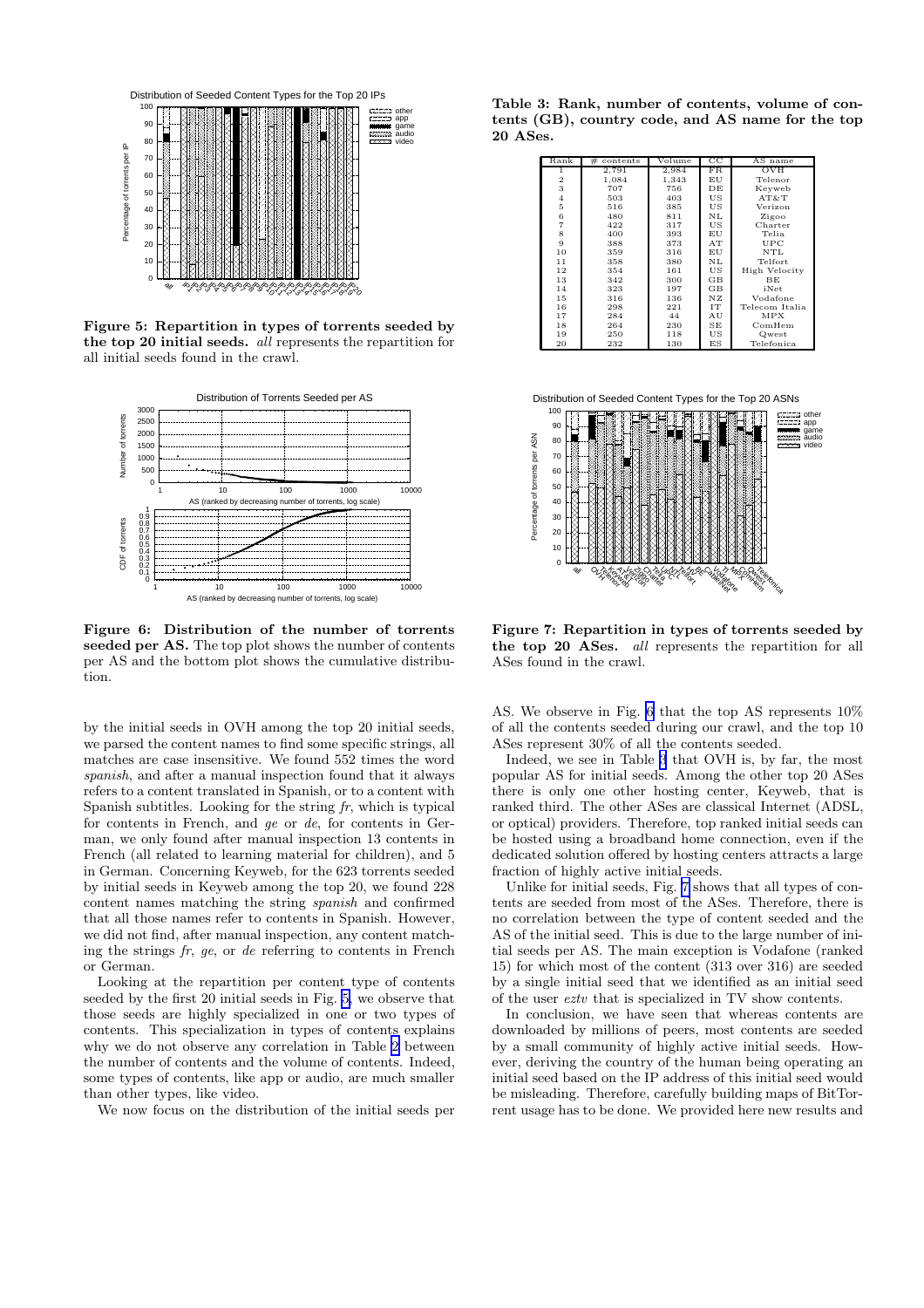<span id="page-8-0"></span>

Figure 8: Availability (top) and upload speed (bottom) of initial seeds. all and top20 represent the availability of for all initial seeds and of the top 20 initial seeds for each torrent they seed. always available is for all initial seeds that are always available.

a new methodology in that direction.

#### **3.3 Performance Issues with Initial Seeds**

In this section, we exhibit a fundamental issue for initial seeds in the way torrents are queued in BitTorrent clients, then we explore the impact of initial seeds upload speed on torrents performance.

In the following, we only consider the initial seeds discovered with the active method. The reason is that finding the initial seed with the active method guarantees that the crawler joined the torrent when it was created. Therefore, all performance measures can be conducted during the entire period of initial seeding, i.e., up to the moment the initial seed has uploaded an entire copy of the content.

For a given torrent, let  $T$  be a period of time ranging from the time the crawler joined this torrent to the time the initial seed of the torrent has uploaded a full copy of the content. A new piece is a piece that was never observed by the crawler in its neighborhood, except on the initial seed. As the initial seed is the only one to have new pieces, when the crawler receives at least one new piece or one HAVE message for a new piece during a 10 minutes period, we say that the initial seed has been active during this period. By definition, the presence of the initial seed during a period  $T$ is the sum of the duration of all 10 minutes periods included in T during which the initial seed has been active. We have also tested with periods of 20 and 30 minutes without any significant differences. The availability of an initial seed for each torrent is its time of presence divided by T.

To monitor the upload speed of an initial seed, we count the number of unique HAVE messages for new pieces received during the period  $T$ , multiply it by the size of a piece, and divide it by  $T$ . Therefore, we compute the average upload speed of initial seeds during a period  $T$ .

To monitor the download speed of a neighbor, we count the number of HAVE messages it sent to the crawler up to the moment the initial seed has uploaded a full copy of the content or to the moment the neighbor has left the peer set of the crawler. The calculation is similar as for the upload speed of the initial seed.

#### *3.3.1 Queuing Issues of Initial Seeds*

Surprisingly, we see in Fig. 8 top plot, that only 30% of the



Figure 9: Availability, upload speed, and seeding time for two initial seeds running  $\mu$ Torrent. The two initial seeds are seed 14 and 18 as shown in Table [2,](#page-6-0) both are hosted by OVH.

initial seeds are always connected to the torrent they seed (all curve) from the instant the crawler joined the torrent up to the instant the initial seed has uploaded a full copy of the content. We also see that during the period of time required to upload a content, 50% of the initial seeds were disconnected from the torrent 20% of the time. Moreover, we see that the availability of the top 20 initial seeds  $(top20)$ curve) is not dramatically better, whereas we expected to observe highly available initial seeds. To compute the availability, we have also tested periods of 20 and 30 minutes, instead of 10 minutes, without any significant difference.

We observe that the average upload speed on all initial seeds, all in Fig. 8 bottom plot, is highly variable depending on the torrents, 35% of the torrents are uploaded at less than 10 kByte/s by the initial seed, and 15% of the torrents uploaded at more than 100 kByte/s. We observed that the average upload speed for the top 20 initial seeds  $(top20$  curve) and the seeds always available (*always avail*able curve) is very similar, but the average upload speed is not as high as we expected. Indeed, we see for the top 20 initial seeds that 65% of the torrents are uploaded at less than 100 kByte/s, whereas half of them are hosted by dedicated hosting centers with high speed network connectivity.

In order to understand the large difference we observe between the actual availability and upload speed per torrent, and what we expected, we focus on the top 20 initial seeds. Fig. 9 shows the availability, upload speed, and seeding time of two initial seeds hosted by OVH. As those seeds are hosted in the same location, we expected to observe a similar performance, which is not the case. Indeed, we observe that seed 18 is typical of a high performing initial seed. It has a high availability, always available for 77% of the torrents, and offer an excellent average upload speed, larger than 100 kByte/s for all torrents and larger than 1,000 kByte/s for 10% of the torrents. However, seed 14 is performing poorly. It is always available for less than 10% of its torrents, and the average upload speed is lower than 10 kByte/s for 55% of the torrents.

The reason of this behavior is explained by the seeding time of those initial seeds and reveals a fundamental issue with the queuing algorithm used in BitTorrent clients. Fig. 9, right plot, shows the seeding time for both initial seeds. We define the seeding time of a torrent as the period of time starting from the first time we saw the initial seed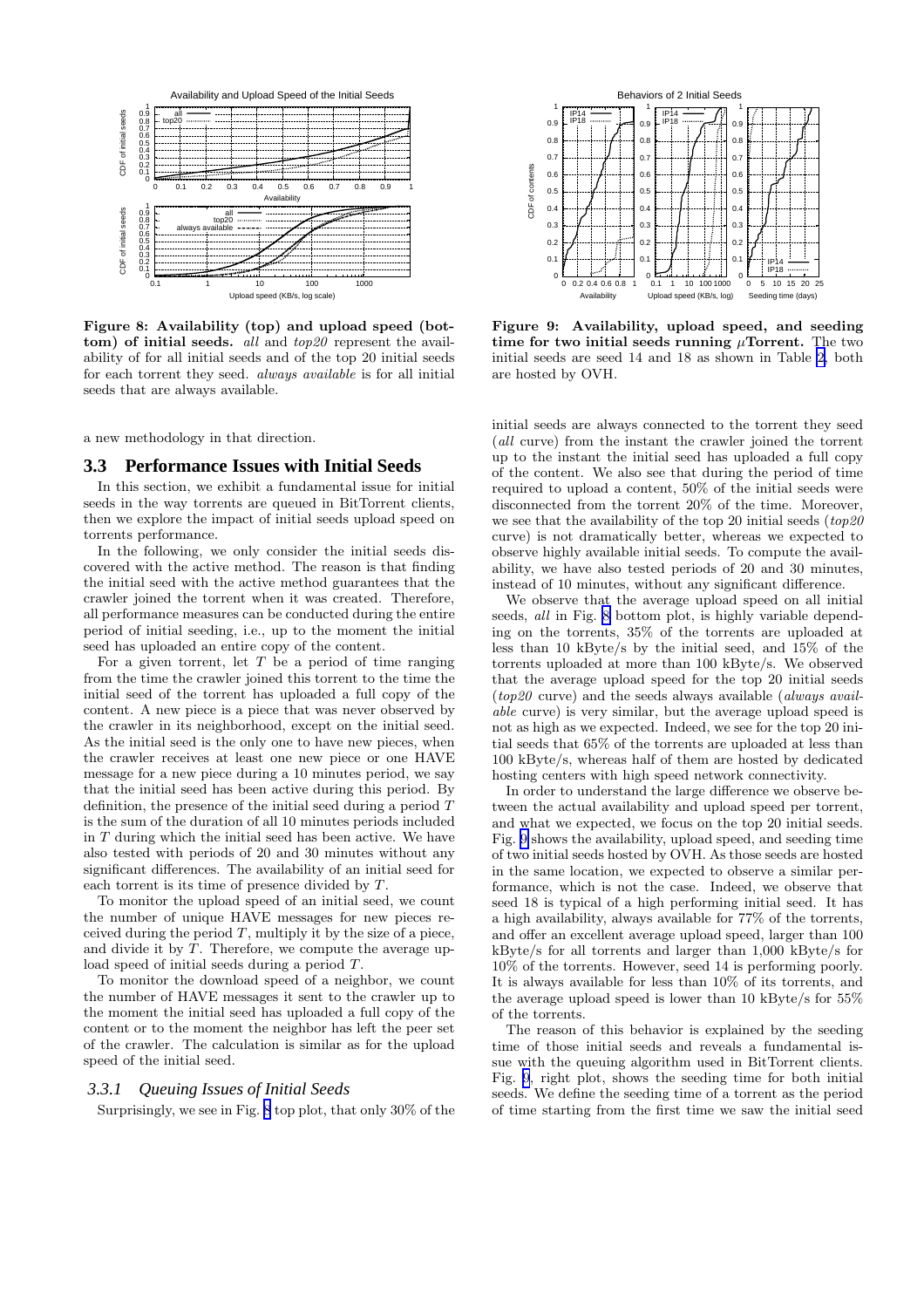to the last time the initial seed was in that torrent<sup>2</sup>. We observe that seed 18, the one performing best, seeds torrent just a few hours and at most 4 days in the worst case. In the contrary, seed 14 seeds 28% of its torrents more than 5 days, up to 23 days.

In order to understand the impact of the seeding time on availability and upload speed, we need to introduce the concept of queuing used by BitTorrent clients. The two most popularBitTorrent clients,  $\mu$ Torrent and Vuze [[11\]](#page-12-0), use a similar notion of queuing, but here we focus on  $\mu$ Torrent. Although it is possible to add to a BitTorrent client a large number of .torrent files, the client will only connect to a few torrents that we call the active torrents. The rationale is to guarantee a good upload speed per torrent. Therefore, the number of active torrents in parallel is a function of the client upload capacity. With  $\mu$ Torrent, an upload speed of 1 Mbit/s corresponds to 6 active torrents, and 10 Mbit/s to 15. Which torrent will be active is determined by the queuing algorithm of the client. This algorithm is a collection of many heuristics. In particular, a newly started torrent will have the highest priority for 60 minutes, and a torrent with no seed will have a high priority in the queue. If the first copy of the content takes more than 60 minutes to complete, which is likely, and that the  $\mu$ Torrent client has many other unpopular torrents with no seed in the queue, then it is possible that the newly added torrent will be stopped and that an unpopular torrent will become active instead. In fact, as there is no notion of initial seeds in  $\mu$ Torrent, there is no way for the client to discover that the content has not yet been uploaded at least once. This pathological behavior is likely to appear with initial seeds with several unpopular contents queued.

Whereas the initial seed 18 leaves fast the torrents it seeds, thus a small number of torrents queued in the BitTorrent client, the initial seed 14 stays in the torrents it seeds for a long time, thus a large list of torrents queued. As a consequence, torrents for initial seed 14 are likely to become inactive, due to the queuing heuristics we described, before a first copy of the content is uploaded. This period of inactivity will have a dramatic impact on the availability and average upload speed of the initial seeds for those torrents.

Our conclusion is confirmed on all torrents seeded by the top 20 initial seeds in Fig. 10. Indeed, we observe that the torrent with the highest average upload speed are torrents always available (top plot) and torrents with a small seeding time (bottom plot).

In summary, whereas the queuing heuristics in BitTorrent clients seeks to maximize the upload utilization of a peer, it does not appear to be adapted to the case of initial seeds. Indeed, for initial seeds, it is fundamental to upload a full copy of a content as soon as possible even if it is at the expense of a lower overall utilization of the upload capacity on the client.

One way to solve this issue would be to create an initial seed property per torrent. Then the BitTorrent client should give the highest priority to torrents for which it is the initial seed when one copy of the content has not been fully uploaded. It is beyond the scope of this study to perform a detailed analysis of the queuing algorithms used in Bit-



Figure 10: Correlation Availability, upload speed, and seeding time for all torrents seeded by the top 20 initial seeds. Each dot represent the correlation of a single torrent seeded by one of the top 20 initial seeds.



Figure 11: Impact of initial seeds upload speed on torrent performance with torrent size. The lines represent the correlation between the initial seeds' upload speed and average peers' download speed for torrents with  $1 - 10$ peers (torrent size 1),  $11 - 100$  peers (torrent size 2), and more than 100 peers (torrent size 3). The error bars represent the 30th and 80th percentiles computed on all peers.

Torrent clients, but it is undoubtedly an interesting area of future investigation. In particular, there is a significant area of improvement for initial seeds queuing strategy.

#### *3.3.2 Impact of the Upload Speed of Initial Seeds on Torrents Performance*

In this section, we only consider initial seeds that are always available. Interestingly, the upload speed of initial seeds is correlated to torrents performance independently of the torrent size. Indeed, we see in Fig. 11 that the larger the upload speed of the initial seeds, the larger the average download speed on peers. We also observe that the gap between the 30th and the 80th percentiles increases. This is due to the heterogeneity of the download speed of peers. Some peers have low download speed, therefore, increasing the insertion of new pieces in the torrent will not bring much benefits. However, other peers are very fast and they will benefit from an larger upload of the initial seed.

This is confirmed by Fig. [12](#page-10-0). We see that the fast peers benefit more from a high upload speed of the initial seed than slow ones.

<sup>&</sup>lt;sup>2</sup>This information is not obtained by the initial seeds crawl that just collects information for the first 24 hours of the torrent's life, but by the large-scale crawl that we describe in section [2.3](#page-2-0) restricted to the same 48 days as the initial seeds crawl.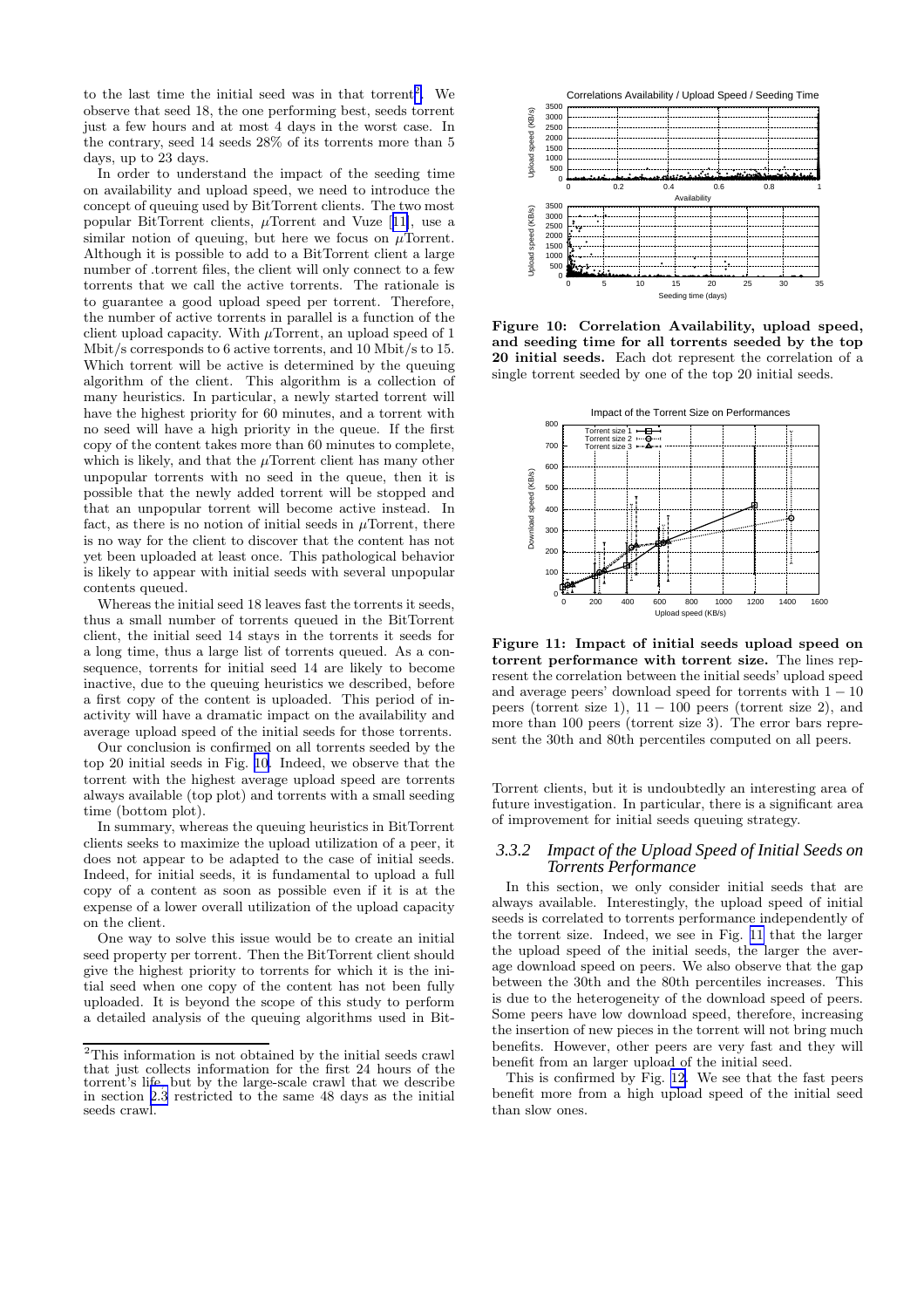<span id="page-10-0"></span>

Figure 12: Impact of initial seeds upload speed on peers download speed. We give the peers download speed statistics for all torrent sizes. The lines represent the correlation between the initial seeds' upload speed and a given percentile of peers' download speed.

In conclusion, we have shown that on 24,544 torrent inserted during a 48 days period, the upload speed of the initial seeds is critical to the download speed of peers. Whereas it is known that the upload speed of initial seeds is important for the performance of torrents [\[6\]](#page-12-0) and that models[[10\]](#page-12-0) predict that the torrent size does not significantly affect the peers download completion time, it is fundamental to validate that on a large number of real torrents and with real peers those findings are true.

### **4. PROFILING OF HIGHLY ACTIVE PEERS**

In this section, we focus on the characterization of highly active peers, i.e., peers that are seen in the largest number of torrents. However, this characterization is challenging because of the huge size of the trace generated by the crawler described in section [2.3.](#page-2-0) In particular, we found 148M IP addresses and more than 510M couples (IP,port) collected on a period of 103 days.

Ordering the IP addresses according to the total number of unique torrents in which we see them on the 103 days of the large-scale crawl, we observe a power law relation. In particular, the top 10,000 IP addresses that we observed in the largest number of torrents were present in at least 1,636 torrents each during the 103 days, the top 100,000 IP addresses were present in at least 309 torrents. In the remaining part of this section, we specifically focus on the top 10,000 IP addresses, as we want to understand the behavior of highly active peers. Therefore, those top 10,000 IP addresses are the ones that are seen in the largest number of torrents on the 103 days period.

However, characterizing highly active peers with a largescale continuous crawl is challenging. Indeed, it is hard to identify a peer using its IP address or the couple  $(IP, port)$ , because the meaning of this information is different depending on the way the peer connects to torrents. A peer can connect through a NAT operated by its ISP due to scarcity of IP addresses allocated to its ISP. It may want to hide its identity from anti-piracy groups using HTTP or SOCKS proxies, using paid-for BitTorrent proxies like iPREDator operated by The Pirate Bay that are usually SOCKS proxies offering a VPN service, or using anonymous networks



Figure 13: Correlation of the number of ports per IP address and of the number of torrents for the top 10, 000 IP addresses. Each dot represents an IP address. The solid line is the average number of torrents on the 148M IP addresses computed per interval of 2, 000 ports.

like Tor[[2](#page-12-0)]. In all those cases, a large number of peers can be seen using the same IP address. Furthermore, the couple  $(IP, port)$  cannot be used to uniquely identify a peer, as there is no guarantee that a port or IP associated to a peer will remain the same over time. Therefore, in many cases, just using the IP address or the couple  $(IP, port)$  can erroneously make a peer be identified as a highly active peer. We focus on those false positives in the following. On the contrary, a highly active peer using a dynamic IP address can be identified as a regular peer. We do not consider this case of false negatives in the following, as we believe that false positives are more frequent than false negatives. However, this is a possible area of improvement in the future.

We confirm this complexity in Fig. 13 where we can see that neither an IP address nor the couple  $(IP, port)$  can be used to uniquely identify a peer in all cases. Indeed, we see in Fig. 13 that for most of the IP addresses the number of torrents increases linearly with the number of ports. Moreover, the slope of this increase corresponds to the slope of the average number of torrents per IP over all 148M IP addresses (solid line). Each new port corresponds to between 2 and 3 additional contents per IP address. Therefore, it is likely that those IP addresses correspond to NATs with a large number of users behind them. There are also many IP addresses for which the number of torrents is much larger. Thus those IP addresses do not correspond to the typical behavior of a NAT.

In order to understand what are the IP addresses that significantly differ from NATs, we identify 6 categories of highly active peers. The two first categories are HTTP and SOCKS public proxies for which we retrieved from the sites hidemyass.com and proxy.org a list of IP addresses. We found in those lists 81 HTTP proxies and 62 SOCKS proxies within the top 10,000 IP addresses.

The third category is composed of Tor nodes for which we performed a reverse DNS lookup for the top 10,000 IP addresses and extracted all names containing the tor keyword and manually filtered the results to make sure they are indeed Tor nodes. We also retrieved a list of nodes on the Web site proxy.org. We found a total of 174 Tor nodes within the top 10,000 IP addresses.

The fourth category is composed of monitors. A monitor corresponds to a peer that spies a huge number of torrents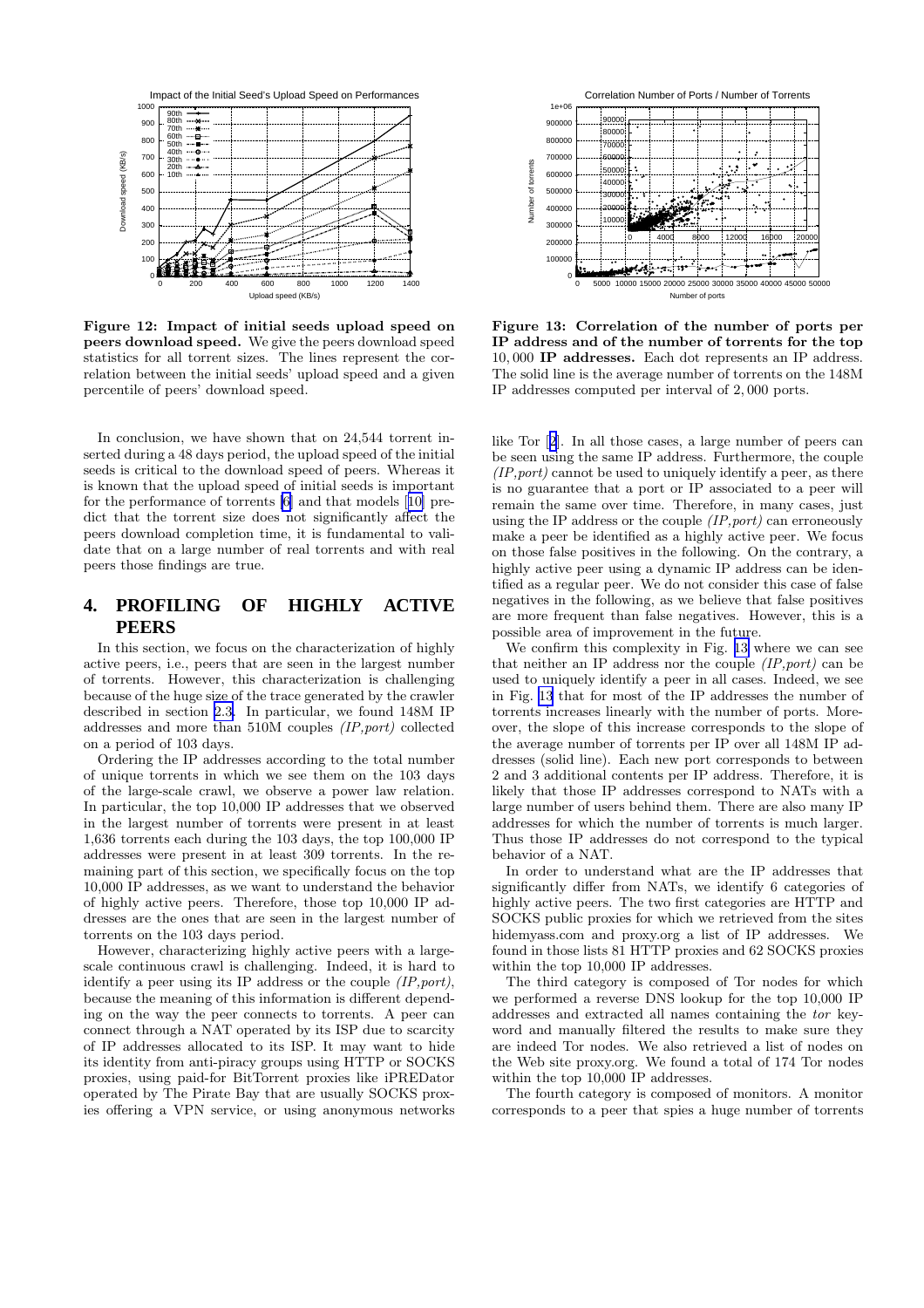<span id="page-11-0"></span>

Figure 14: Correlation of the number of ports per IP address and of the number of torrents among the top 10, 000 IP addresses for six categories of highly active peers. Each dot represents an IP address. The solid line is the average number of torrents on the 148M IP addresses computed per interval of 2, 000 ports.

without downloading anything. We identified two ASes, corresponding to hosting centers located in the USA and in UK, containing a large number of IP addresses within the top 10,000 with the same behavior. Indeed, we were never able to download any piece from those IP addresses, and all those IP addresses always use a single port in the 103 days. Therefore, those IP addresses do not look like regular peers, but like a permanent infrastructure. We found 1052 such IP addresses within only two ASes.

The fifth category is composed of paid-for BitTorrent proxies that we call VPN in the following to make a clear distinction with the generic purpose HTTP and SOCKS proxies. To find VPNs, we performed a reverse DNS lookup for the top 10,000 IP addresses and extracted all names containing the itshidden, cyberghostvpn, peer2me, ipredate, mullvad, and perfect-privacy keywords and manually filtered the results to make sure they are indeed the corresponding VPNs. Those keywords correspond to well know paid-for VPN services. We found 30 VPNs within the top 10,000 IP addresses.

The last category is composed of heavy peers that corresponds to IP addresses that used fewer than 10 different ports during the 103 days of the trace, and from which the crawler downloaded pieces. Therefore, those highly active peers cannot be a large NAT due to the small number of ports, or a monitor as data is downloaded from them. They correspond to real peers that we saw in a large number of torrents. We found 77 such heavy peers.

We do not claim that we have found all peers in each category. Instead, we have identified a few peers in each category within the top 10,000 peers that we use to characterize the behavior of the highly active peers.

We see in Fig. 14 that for HTTP and SOCKS proxies the number of torrents per IP address is much larger than for NATed IP addresses (solid line). Considering the huge number of torrents in which we see those IP addresses, compared to the case of heavy peers, it is likely that the proxies are used by anti-piracy groups. Indeed, we see in Fig. 15 that the crawler suddenly stops discovering new IP addresses for the monitors category after day 50. In fact, by that date, The Pirate Bay tracker changed its blacklisting strategy to reject IP addresses that are present in a large number of torrents



Figure 15: Benefit of the continuous crawl compared to a single snapshot to identify highly active peers of 6 categories. For each snapshot we compute the top 10, 000 IP addresses that we observed in the largest number of torrents. The dashed line represents the number of IP addresses of a given category discovered in the top 10, 000 IP addresses of each snapshot that are also among the top 10, 000 IP addresses that downloaded the largest number of torrents on all snapshots. The solid line represents the cumulative number of those discovered IP addresses.

with a much lower threshold (which was not an issue for our crawler as we unsubscribe regularly from the tracker, see section [2.3\)](#page-2-0). The result is that monitors that we identified were unable to continue to spy torrents using this strategy. However, we observe at day 80 that the number of HTTP and SOCKS proxies suddenly increased, probably corresponding to anti-piracy groups migrating their monitoring infrastructure from dedicated hosting centers to proxies. Considering, the coordination we observe in Fig. 15 in the increase of the HTTP and SOCKS proxies, it is likely that those proxies were used in a coordinated effort.

The correlation for monitors and heavy users in Fig. 14 does not show any striking result, therefore we do not discuss it further. However, we observe in Fig. 14 that for Tor nodes and VPNs the number of torrents per IP address is close to the NATed IP addresses (solid line). For large number of ports, Tor nodes deviate from the standard behavior of NATed IP addresses. In fact, we found that just a few IP addresses are responsible of this deviation, all other Tor nodes following the trend of the solid line. We guess that those few IP addresses responsible for the deviation are also used to spy torrents. Indeed, it is unlikely that a highly active peer will use Tor nodes due to their poor performance. Indeed, using the initial seeds crawl we performed measures of download speed of peers for 3,191,145 different peers. Those measures are performed by counting HAVE messages received by the crawler. We see in Fig. [16](#page-12-0) that the performance of Tor nodes is really poor. However, the performance of the heavy peers is better, but still lower than the average. In fact, we see that the fastest heavy peers are very fast and that some peers are very slow. This behavior is typical of the queuing issues discussed in section [3.3.1](#page-8-0) when there are a lot of torrents queued in a BitTorrent client. But, this issue is not as critical as it is for initial seeds, because even if the performance per torrent is poor, the overall performance of the BitTorrent client might be good. Also, we observe that the performance is the best for VPNs. In fact, that means that peers using VPNs are usually very